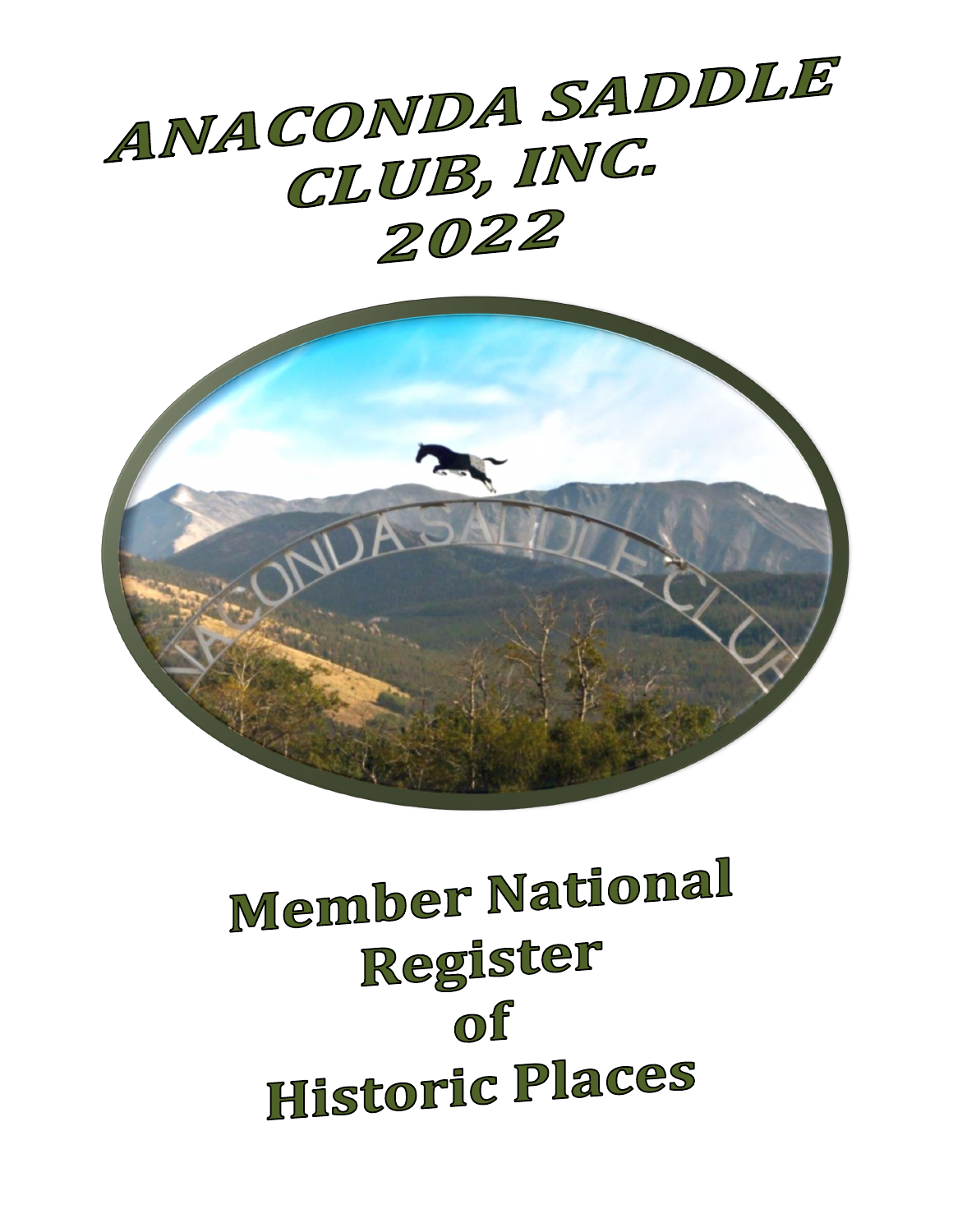#### TABLE OF CONTENTS

| Table of Contents/Schedule of Charges |           |
|---------------------------------------|-----------|
| Poem                                  |           |
| Welcome Letter                        |           |
| Constitution of the ASC               | $4 - 6$   |
| By-Laws of the ASC                    | $7 - 11$  |
| Ground Rules of the ASC               | $12 - 15$ |



#### **SCHEDULE OF CHARGES**

| DUES/FEES                                          | 1/1/2022                           |
|----------------------------------------------------|------------------------------------|
| Initiation Fee $\sim$ One Time for all memberships | \$50.00                            |
| Membership Dues ~ Annual                           | \$100.00                           |
| Associate Membership ~ Annual                      | \$30.00                            |
| Non-Voting Competition Membership                  | $$20.00/person-$<br>\$35.00/family |
| Lease Fee for Barn Space                           | \$150.00                           |
| Trailer Space Rent/Month (In trailer shed only)    | \$5.00                             |
| ** Tank Heater Charge per Heater per Season        | **90.00                            |
| Late Fee/Month                                     | \$3.00                             |

**\*\*\$90.00 minimum, subject to change perGround Rule #20, Page #15**

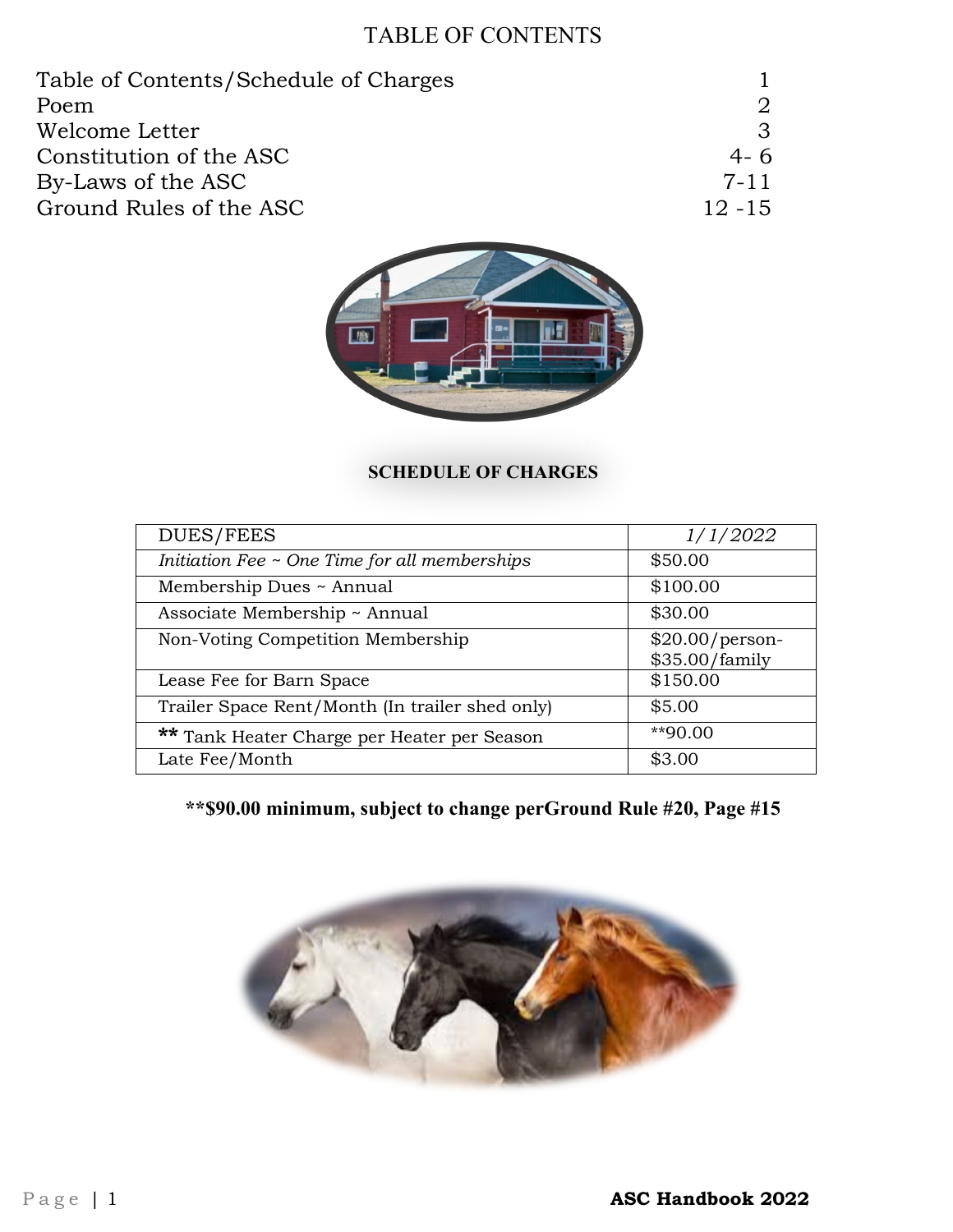### **Horse Hippy**

i just want flowers in my hair, love in my heart, and a horse by my side

Horse Hippie

**Some Horses Will Test You, Some Will Teach you, And Some will Bring Out The Best In You!**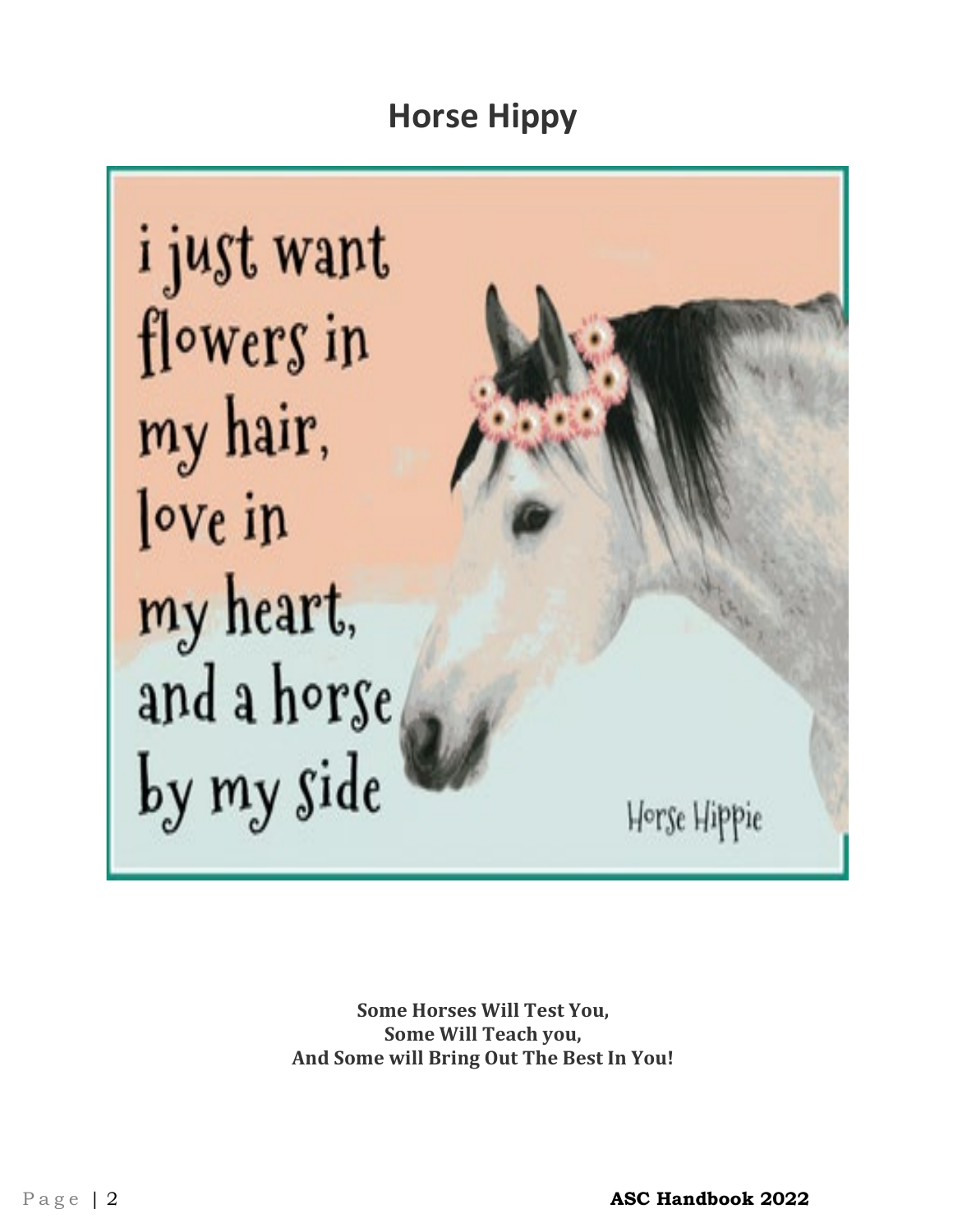#### **ANACONDA SADDLE CLUB, INC. 81 Saddle Club Drive ANACONDA, MT 59711**

*Dear Anaconda Saddle Club Member:*

*The Anaconda Saddle Club Broad of Directors and Officers are very happy to present this handbook to you. The handbook contains the Constitution, By-Laws, Ground Rules, dues/fees list, current barn owner' list, and current membership list of our organization.* 

*We believe that it is very important that the membership be informed of the Saddle Club's rules and regulations, so that we can all enjoy our shared passion of horses in a safe and constructive manner. Please pay special attention to the Ground Rules, as they govern our day-to-day conduct on Saddle Club Property.*

We would also like to encourage all of you to attend the monthly membership meetings, on the second *Thursday of each month at 7:00 p.m., in the ASC Clubhouse. Your participation and input is very important to the future of this organization.*

*Together we hope to improve our facility, provide some quality education and most importantly, we look forward to a fun-filled summer of horse activities and events.* 

*Sincerely,* 

*Jeremy Williams, Vice President Kyron King (2 yr-2021 – 22) Rita Sorum, Treasurer Skyler McNeal (1 yr-2022) Cyndi Thompson, Secretary* 

*Officers: Board Members: Kristie Vauthier, President Annie Williams, (3 yr-2020 – 21 – 22)*

**Events Committee (including but not limited to):** Rita Sorum, Kristie Vauthier, Cyndi Thompson, Anne Williams.

**Grievance Committee (including but not limited to):** Board of Directors.

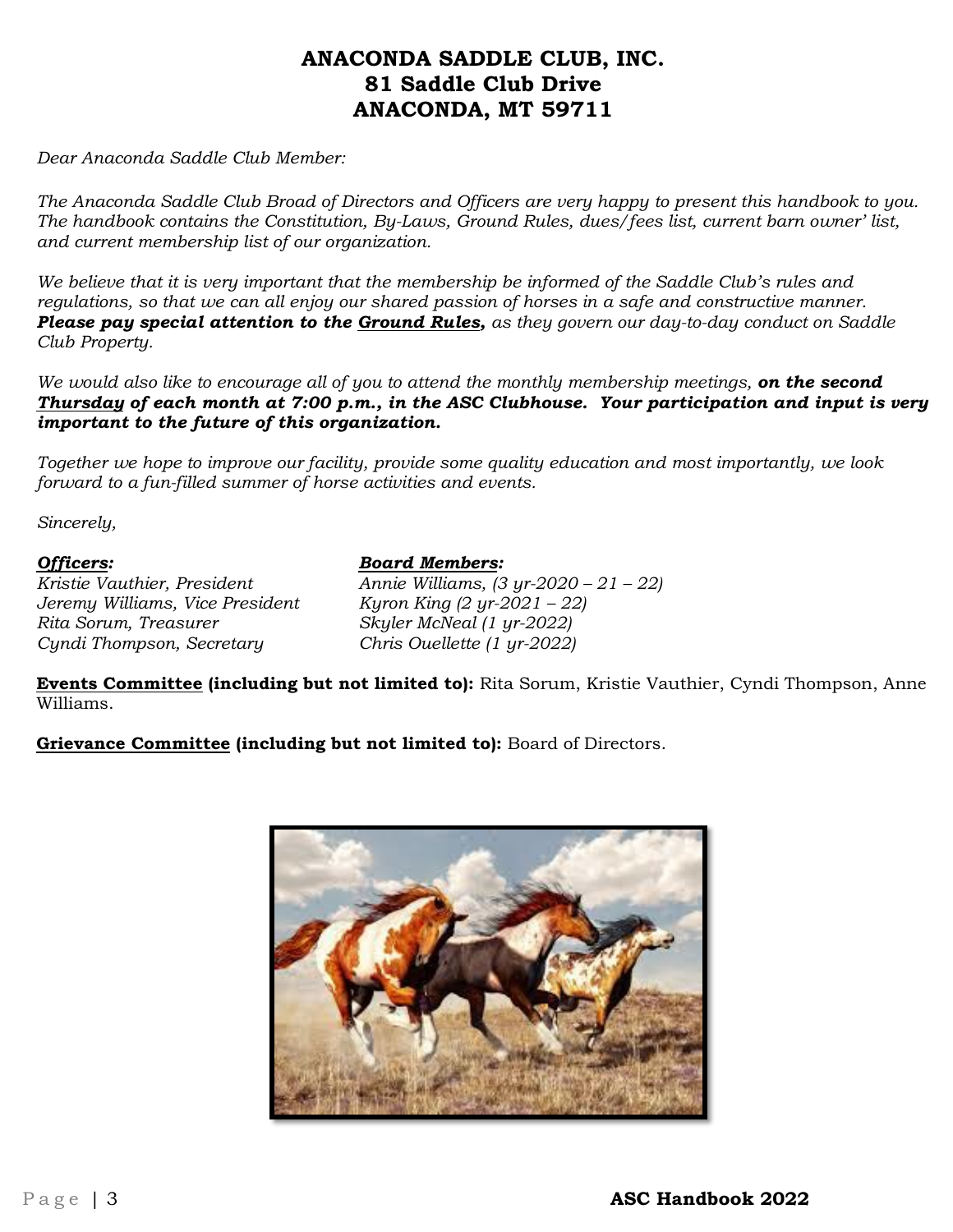#### **CONSTITUTION of the ANACONDA SADDLE CLUB, INC.**

- 1. **Purpose**: The Anaconda Saddle Club is formed as a non-profit corporation for the purpose of promoting interest in horses through good horsemanship, training, education, and horse related activities.
- 2. **Officers**: There shall be a president, vice-president, secretary, treasurer, and three persons to serve as the board of directors. These officers and directors shall be known as the corporate officers of the Club. All shall be elected by a majority vote of the participating members in attendance at each December meeting except that the outgoing president will serve the one-year term on the board of directors. This body of seven members shall have jurisdiction over the management and operation of the organization.
- 3. **Membership**: Three types of membership are available.

"Full Participating" membership in the ASC includes individual memberships and family memberships. Individuals (non family members) who use the facility on a regular basis to ride or train horses whether they own a horse or not must be a participating member. A family membership is defined as a traditionally married husband, wife, and children under the age of 18.

"Associate" memberships are available to individuals who do not own a horse wishing to support the A.S.C., or friends/family of full participating members who do not own a horse, but have access to member's horses and wish to use the facility. At any time that an Associate Member purchases a horse and wishes to continue using the facility, they must up grade their membership to "Full Participating" whether or not they house the horse at the ASC. Associate members may not own barns. An associate membership in the ASC includes individual memberships and family memberships. An associate membership is defined as a traditionally married husband, wife, and children under the age of 18.

"Non-voting Competition Membership" in the ASC is available for competition purposes; i.e., if an individual must belong to a club/organization to compete in an event. This membership is available for individual membership and family memberships (traditionally married husband, wife, and children), is excluded from submitting a membership application at a meeting and the probationary period, and does not carry a vote.

4. **Dues**: Participating members and associate members shall pay dues annually. Membership shall include a person and his or her immediate family with the exception of those family members over 18 years of age. The dues will be used exclusively for the maintenance and expansion of the Club and shall be spent by the authority of the corporate officers.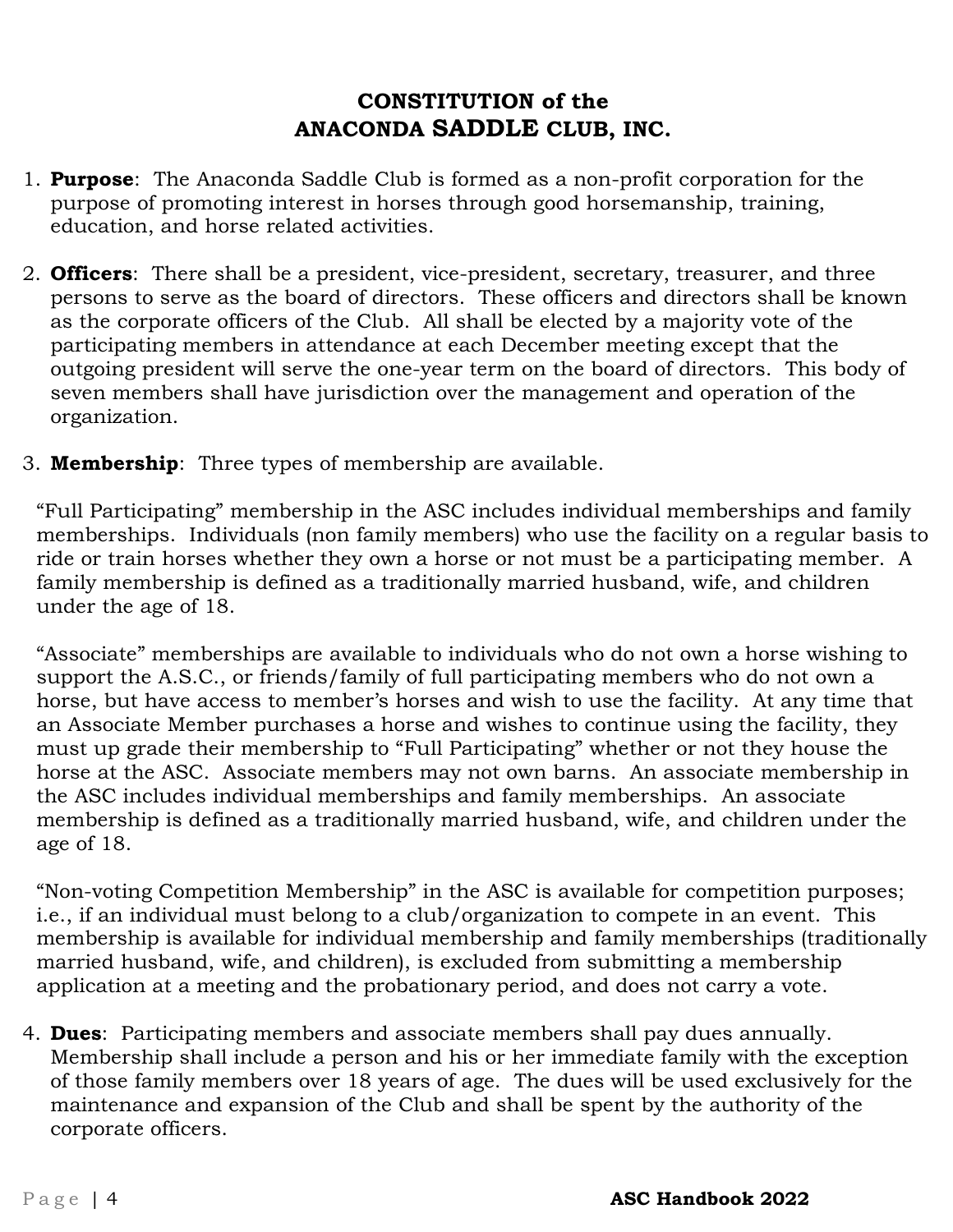- 5. **Policy**: It shall be the policy of the Club to create interest and pleasure in horses and encourage good horsemanship, first in the membership and second for the public. The Club shall aid its members in choosing good horses, encouraging ownership, and developing good horsemanship skills. No member shall charge for his or her services for Club activities unless the service would cost the individual member and benefit the entire Club. Each member shall strive to interest others in horses. Guests of Club members will be paid for by their host if attending Club functions and not out of Club funds, unless the Club chooses to do so.
- 6. **Election of Officers**: Nomination of officers will be held during the November monthly meeting. Election of officers will be held in December of each year. Members wishing to serve on the board or as an officer shall be in good standing for one year before being eligible. Any member nominated for an office must be present at the December meeting in order to be elected. New officers and directors will assume their offices as of the first meeting in January. Regular elections will be by a majority vote of the membership attending the December meeting. In the event of a vacant office, the remaining corporate officers will fill the position from the general membership. The appointed officer will serve only until the next annual election.
- 7. **Grievances**: Any member having a grievance shall report it to the "grievance committee" who shall work with the parties involved to resolve the grievance in accordance with the language set forth in the ASC Handbook. If the grievance is not addressed in the language set forth in the ASC Handbook then it will fall to the corporate officers who will have full power to settle or adjust the grievance at their direction.
- 8. **Committees**: The President shall appoint members to serve on committees as it becomes necessary to carry on work for the betterment of the Club.
- 9. **New Members**: Persons desiring membership in the Club must do so by filling out an application for membership and submitting it at any regular monthly meeting. The perspective new member will serve a 1-month's probationary membership with use of the ASC facility. The new member will be approved or disapproved for membership into the ASC at the following month's meeting unless special circumstances arise at which time the corporate officers can agree to extend the probationary period. The new member must present the application in person at a regular monthly meeting and must attend the meeting when action will be taken on the application. Membership fee is to be included with the application. If for any reason the probationary member decides not to proceed to join the ASC, Inc., they will forfeit the initiation fee, the yearly dues will be refunded. A new member will be charged an initiation fee. This is a one-time fee unless a member drops out of the Club for one year. In such case, he or she must be voted upon as if a new member and pay the initiation fee again. New members must receive a majority vote of the membership attending the meeting to be accepted into the Anaconda Saddle Club.
- 10. **Release from Liability**: Any person(s) using the Club facilities, who is not a current member of the Anaconda Saddle Club, must sign a release form before he or she will be allowed to use the grounds for any purpose. The release form must be submitted to the Club Secretary.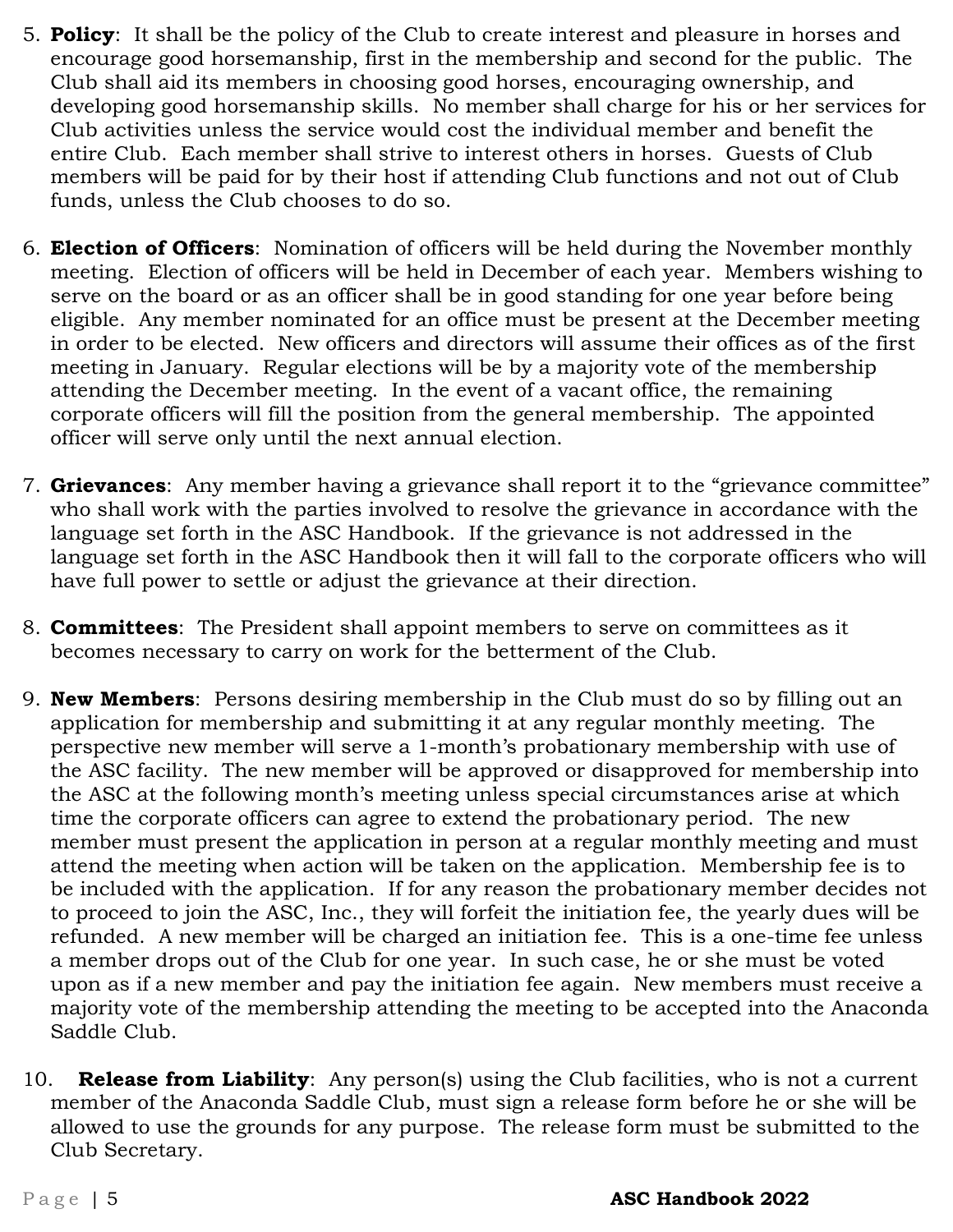11. **Humane Activities**: Each member shall set an example in the care of his or her horse. No horse suffering from any physical disability shall be entered in any activity or competition. Any complaints or concerns about the health and/or care of any horse being housed on the ASC, Inc. grounds shall be reported to the corporate officers. The corporate officers will notify the member who is responsible for the health and/or care of the horse in question in writing. The member shall have 7 days to present a correction plan to the corporate officers. In the event the letter is not responded to, the correction plan cannot be agreed upon, or the correction plan is not followed officials/law enforcement will be notified by the ASC corporate officers. In the event the situation is not resolved to the satisfaction of the corporate officers the membership will be terminated.

When deemed appropriate by the membership at a regular meeting, the corporate officers shall have the authority to order a vet check for any horse housed on the ASC, Inc. grounds at the expense of the owner. Member will not be in good standing until paid. Members not in good standing will be denied use of the pastures, arena, round corral, clubhouse, and voting privileges until paid in full.

- 12. **Capital Fund**: Money from the sale of the ASC liquor license and all interest earned through the year 2001 shall be held in trust and where as only 50% of the annual interest eared from the fund, starting in 2002, can be used, and only for ASC facility improvements.
- 13. **Conclusion**: The Constitution of the Anaconda Saddle Club may be altered, amended, modified, or added to by a vote of two-thirds (2/3) of the members present at any regular or special meeting called for such purposes. Ten days notice of any such meeting and the proposed changes in the Constitution shall be given to each member.

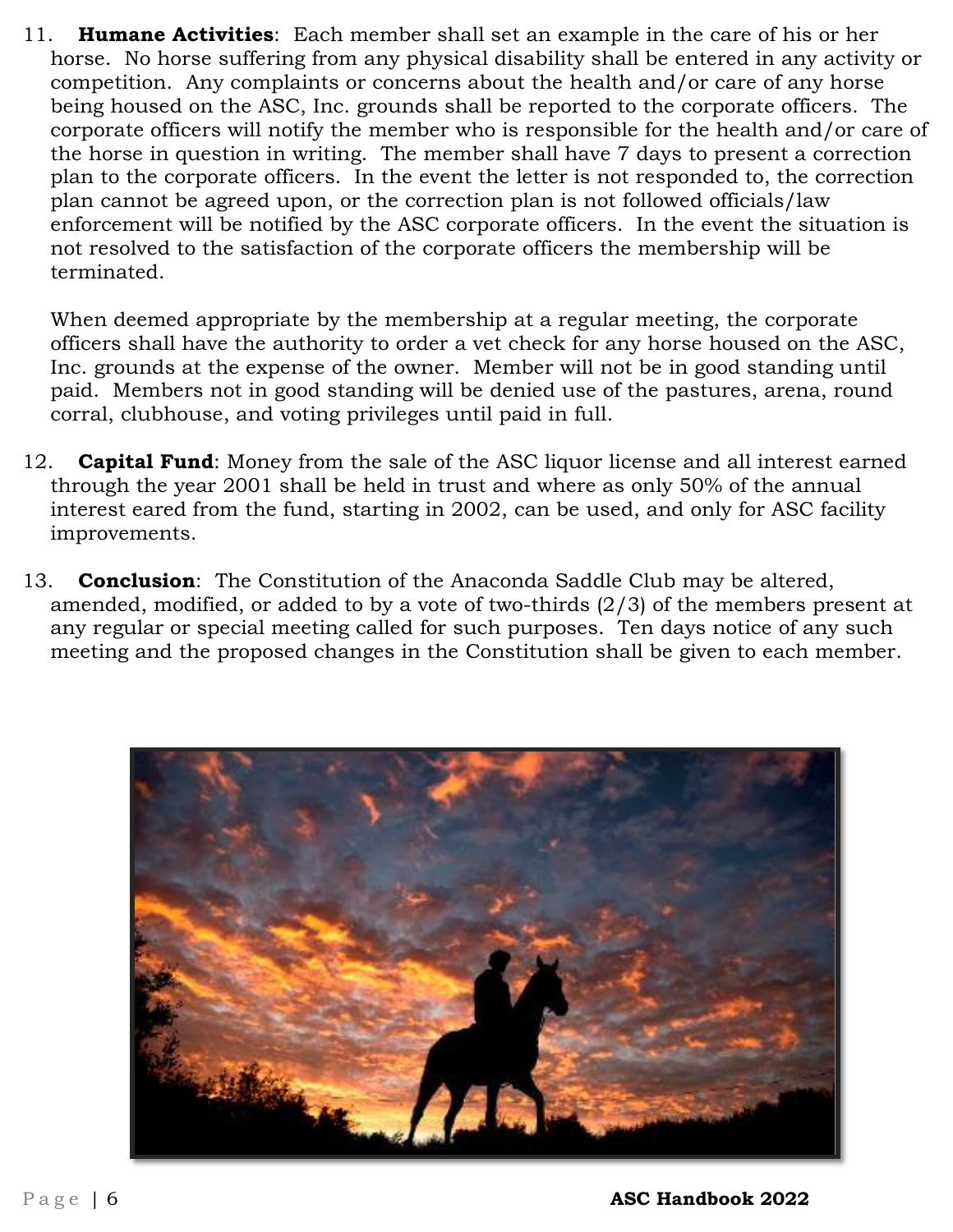### **BY-LAWS of the ANACONDA SADDLE CLUB, INC.**

#### **ARTICLE 1. Board of Directors**

- 1. A board of directors of three (3) shall be chosen by the members at the annual meeting in December to manage the affairs of the Club; terms of office shall be one (1), two (2), and three (3) years. The outgoing president shall serve the one-year term. The two and three year terms shall be determined by the membership present at its annual election in December. Any director who is not excused and is absent for three meetings must step down and the remaining corporate officers will appoint a new director.
- 2. Vacancies to the board of directors shall be filled by the remaining corporate officers who shall choose a new director from among the members of the Club to fill any unexpired term.
- 3. Regular meetings of the board of directors shall be held at such times, as a majority of the board of directors shall decide upon. The corporate officers may call special meetings. A majority of the directors and officers shall constitute a quorum.
- 4. The directors shall have the general management and control of the business and affairs of the Club and shall exercise all the powers that may be exercised or performed by the Anaconda Saddle Club under the statutes of the State of Montana, the Articles of Incorporation, Constitution and the By-Laws of the Club. The directors shall receive no salary or other compensation for their services as directors of the Club. Directors may serve consecutive terms.

#### **ARTICLE 2. Officers**

- 1. The officers of the Club shall consist of a president; vice-president, secretary, treasurer, and such officers as shall from time to time be chosen and appointed. Any officer who is not excused and is absent for three meetings must step down and the remaining corporate officers will appoint a new officer.
- 2. The president of the Club shall preside at all meetings and shall have general charge and control over the affairs of the Club subject to the corporate officers.
- 3. The vice-president shall perform such duties as may be assigned by the corporate officers, and in case of the disability or absence of the president, shall perform and be vested with all the duties and powers of the president.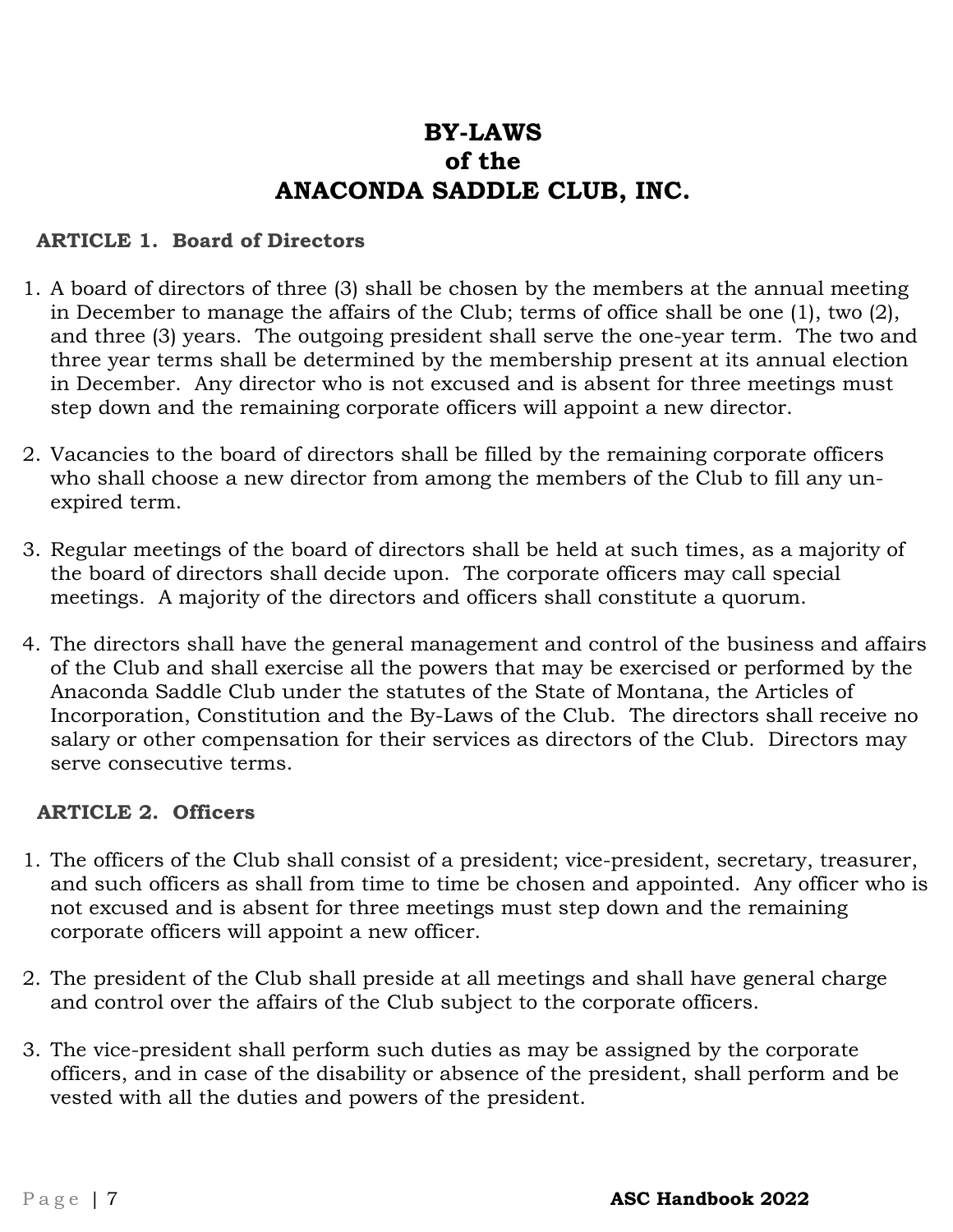- 4. The secretary shall keep a record of the proceedings of all meetings and shall give notice, as required in these by-laws, of all such meetings. Other records maintained by the secretary shall include; vaccination records, liability waivers, barn ownership records, and any other needed records.The secretary shall have custody of all books, records, and papers of the Club, except the financial records that are maintained by the treasurer.
- 5. The treasurer shall keep accounts of all monies of the Club received or disbursed and shall deposit all monies and valuables in the name of the Anaconda Saddle Club, Inc., in such banks and depositories as the corporate officers shall designate. The treasurer shall provide a written financial statement at all monthly membership meetings and will maintain a record of all membership dues, barn fees, accounting of Club activities, and maintain an annual budget.
- 6. Officers shall serve a one (2) year term, or until the next annual election, and shall receive no salary or compensation for their services as such officers. The president and secretary shall serve a staggered term from the vice president and treasurer. Officers may serve consecutive terms.

#### **ARTICLE 3. Amendments**

1. These by-laws may be altered, amended, modified, or added to by a vote of two-thirds (2/3) of the members present at any regular or special meeting called for such purposes. Ten days notice of any such meeting and the proposed changes in the by-laws shall be given to each member.

#### **ARTICLE 4. Voting**

- 1. Each Full Participating member of the Club shall be entitled to cast one (1) vote. A family membership is only entitled to one vote. Voting privileges are granted only to members in good standing. If membership dues, barn fees, and any other fees owed to the Club are not paid by the April meeting or making regular monthly payments then that member is not in good standing and will be denied use of the facility and their voting privileges until paid in full.
- 2. "Associate" and "Non-voting Competition" memberships carry no vote.
- 3. Absentee votes will be allowed upon request of members and accepted only by mail. A ballot must be obtained from the secretary, signed for and mailed to 81 Saddle Club Drive seven days prior to the election meeting night. Ballots not postmarked and received by mail will not be accepted. Write in nominations shall be allowed on absentee ballots.

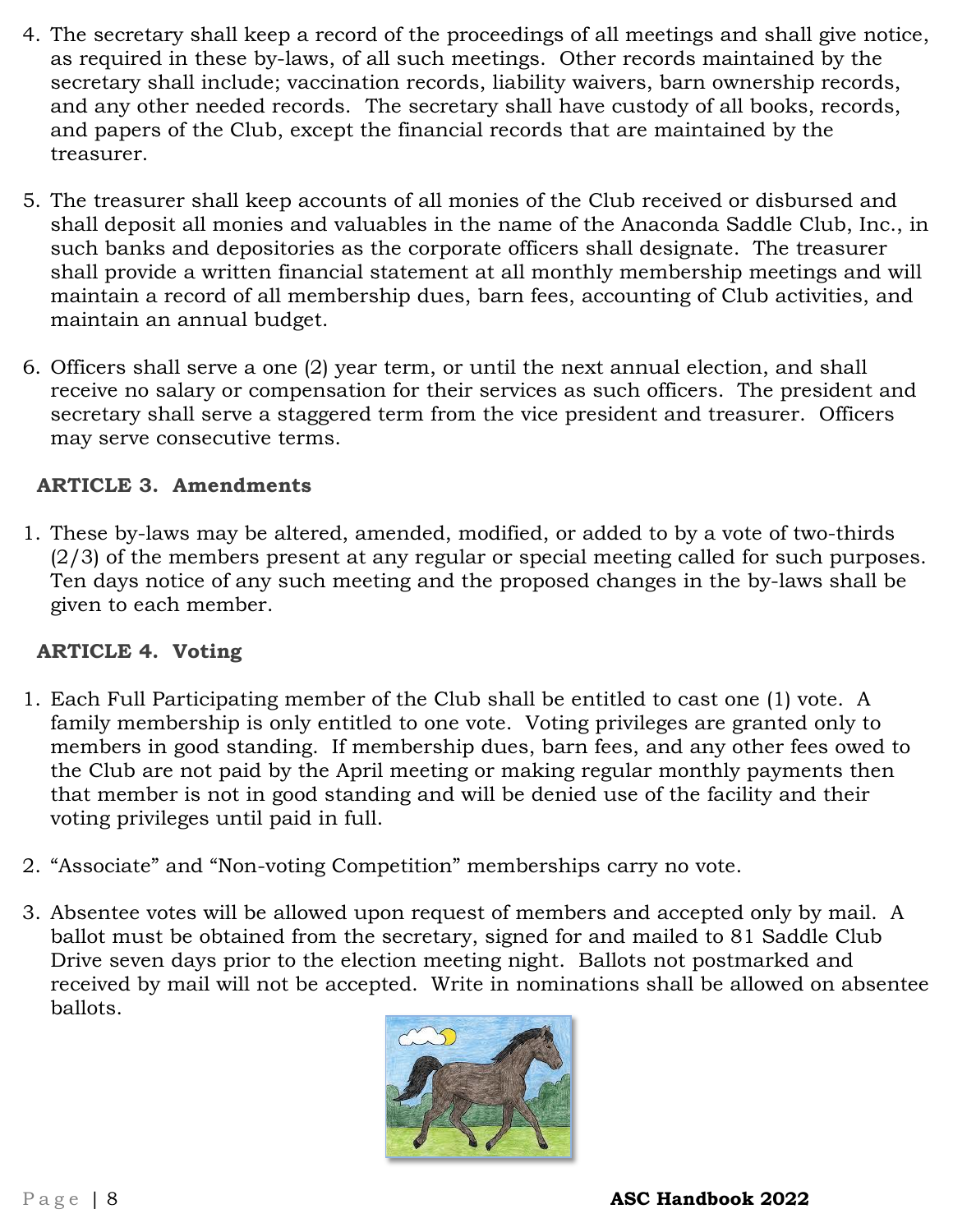#### **ARTICLE 5. Order of Business**

- 1. The order of business at a Club membership meeting shall be as follows:
	- A. Call the meeting to order.
	- B. B. Roll call of officers
	- C. Reading of prior minutes.
	- D. Report of officers.
	- E. Unfinished business.
	- F. Election of directors or officers when that is the purpose of the meeting.
	- G. New business.
	- H. Adjournment

#### **ARTICLE 6. Time and Place of Meeting**

1. Members of the Club shall meet monthly, at the Clubhouse of the Anaconda Saddle Club, or other designated place, on the second Thursday at 7:00 p.m. If the meeting date falls on a holiday the meeting will be rescheduled and announced to the members.

#### **ARTICLE 7. Notice of Meeting**

1. All notices of special meetings or time/date changes for the regular meeting shall be given by email to the membership or if no email by phone and posting on the bulletin board.

#### **ARTICLE 8. Membership and Dues**

- 1. Persons desiring membership into the ASC must do so by filling out an application for membership and submitting it at any regular monthly meeting. The perspective new member will serve a "One-month's" probationary membership with use of the ASC facility. The new member will be approved or disapproved for membership into the ASC at the following month's meeting unless special circumstances arise at which time the corporate officers can agree to extend the probationary period. The new member must present the application in person at a regular monthly meeting and must attend the meeting when action will be taken on the application. If for any reason the probationary member decides not to proceed to join the ASC, Inc., they will forfeit the initiation fee, the yearly dues will be refunded. A new member will be charged an initiation fee. This is a one-time fee unless a member drops out of the Club for one year. In such case, he or she must be voted upon as a new member and pay the initiation fee again. New members must receive a majority vote of the membership attending the meeting to be accepted in the Anaconda Saddle Club.
- 2. Annual membership dues are determined by two-thirds (2/3) of the membership present at any regular or special meeting called for such proposes. Ten days notice of any such meeting and the proposed changes in dues or fees shall be given to each member. As of January 1, 2013 "Lifetime Memberships" (membership of 25 years) will no longer be available. All members who achieved "Lifetime Membership" prior to January 1, 2013 will be "grandfathered."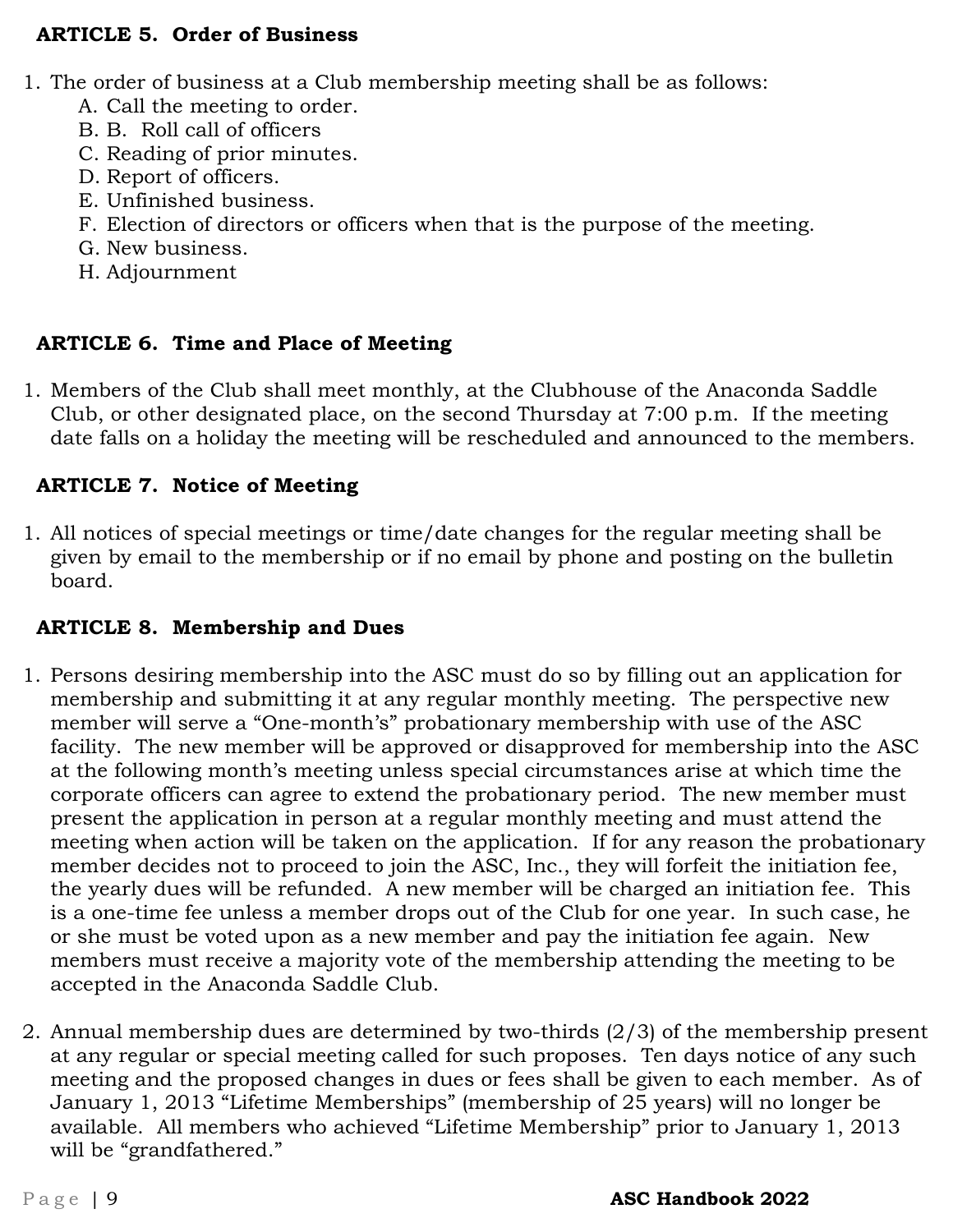3. Members not paid in full by the April meeting of each year or making regular monthly payments will be charged \$3.00 for each delinquent month and will not be in good standing until paid. Members not in good standing will be denied use of the pastures, arena, round corral, clubhouse, and voting privileges until paid in full.

#### **ARTICLE 9. Barns and Barn Fees**

- 1. All barns are individually owned real estate located on Anaconda Saddle Club property but are subject to all Club rules and regulations. New members may rent a barn if there is one available or purchase a barn from any member who agrees to do so. All barns and barn spaces are assessed annual fees. Barn assessment fees shall be used for the operation and maintenance of the Club.
- 2. Any member who wishes to sell his or her barn shall notify the corporate officers before any sale. Only members can purchase barns. Sale of barns to non-members will be null and void. Purchasing a barn requires a notarized bill of sale from the seller. The bill of sale shall have the barn number listed, the sellers notarized signature, and filed with the Anaconda-Deer Lodge County Clerk and Recorder's office. Proof of transfer of ownership with the Anaconda-Deer Lodge County Clerk and Recorder's Office must be provided to the corporate officers within 90 days of the sale unless extenuating circumstances exists. If proof is not received within the allotted time, a fine of \$25.00 will be assessed monthly until provided, and the member will not be in good standing until paid. The corporate officers will have the authority to wave fines in cases where extenuating circumstances make it impossible to meet the 90-day deadline. Members not in good standing will be denied use of the pastures, arena, round corral, clubhouse, and voting privileges until paid in full.
- 3. New barn owners are liable for any unpaid fees once the ownership is transferred; therefore, it is advisable to check if any back taxes or unpaid barn fees are owned before the sale is complete.
- 4. Barn or space fees are due and payable at the same time as membership dues. All dues and fees are due in January. Members not paid in full by the April meeting of each year or making regular monthly payments will be charged \$3.00 for each delinquent month and will not be in good standing until paid. Should barn fees lapse for one year, the barn will become the property of the ASC, Inc. and shall be sold to pay back barn fees and any costs incurred by the ASC, Inc. related to seizure.

The ASC, Inc. is listed on the "National Register of Historic Places;" thus, all barns new or remodeled must conform to the design and look of the existing barns. Each member is responsible for the maintenance of his or her barn/pen including water supply. Members will be notified in writing of any required maintenance. If not addressed in a timely fashion the corporate officers will take corrective measures and will assess the member for any costs associated with resolving the situation. Members will not be in good standing until paid. Members not in good standing will be denied the use of the pastures, arena, round corral, clubhouse, and voting privileges until paid in full.

No more than two (2) horses per barn/pen.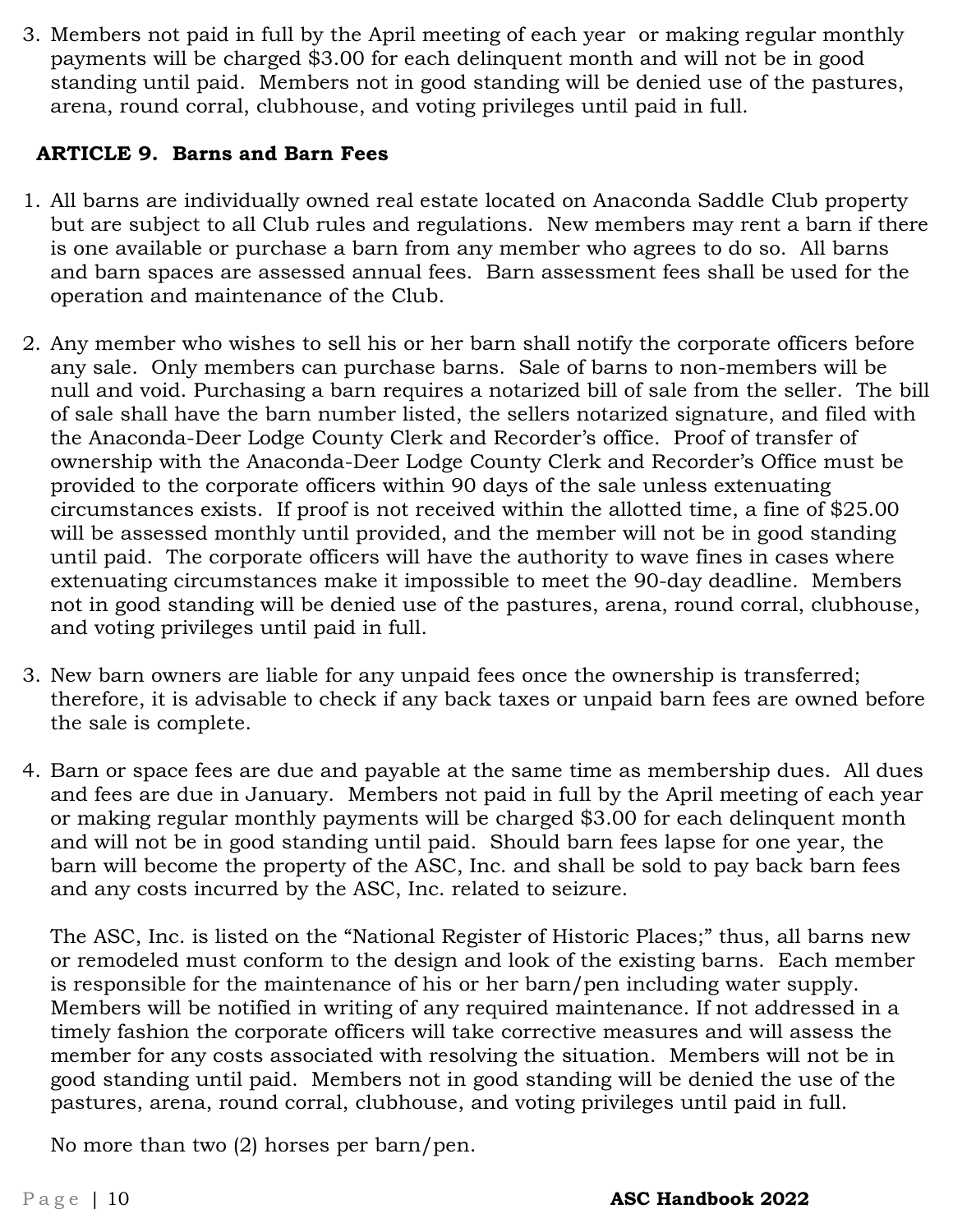#### *ARTICLE 10. Governing Rules*

- 1. All members must abide by the Anaconda Saddle Club rules contained in the Constitution, By-Laws, and Ground Rules. Any member who violates the rules shall be subject to:
	- 1. Verbal notification by the corporate officers.
	- 2. Written notification by the corporate officers.
	- 3. Corrective action including fines.
	- 4. Subject to termination of membership for gross violations and total disregard of the rules by the corporate officers.
- 2. In the event that a membership is terminated all personal property/horses must be removed from the property within 30 days of termination. If not removed within the 30 days the corporate officers may dispose of such items as deemed proper.

If the terminated member owns a barn(s) the terminated member has 30-days to sell the barn(s) to a member in good standing. If not sold to a member in good standing within 30-days the barn(s) may be sold by the corporate officers. Any Fees/costs incurred by the ASC, Inc. related to seizure will be withheld with the remaining funds returned to the terminated member.

3. Any member whose horse, barn, or other management negatively impacts another Club member shall be required to address and correct the situation at once. If the member creating the situation does not take care of it immediately the corporate officers will take corrective measures and will assess the member for any costs associated with resolving the situation. Member will not be in good standing until paid. Members not in good standing will be denied use of the pastures, arena, round corral, clubhouse and voting privileges until paid in full.

#### *ARTICLE 11. Dropping-Out*

- 1. If any individual drops out of the Club for one year because of unpaid dues he or she must be voted upon again as a new member, whether or not he or she owns a barn, and would be subject to pay the initiation fee.
- 2. Membership, in case of the death of a member, would be automatically passed to their next family member or designated heir.

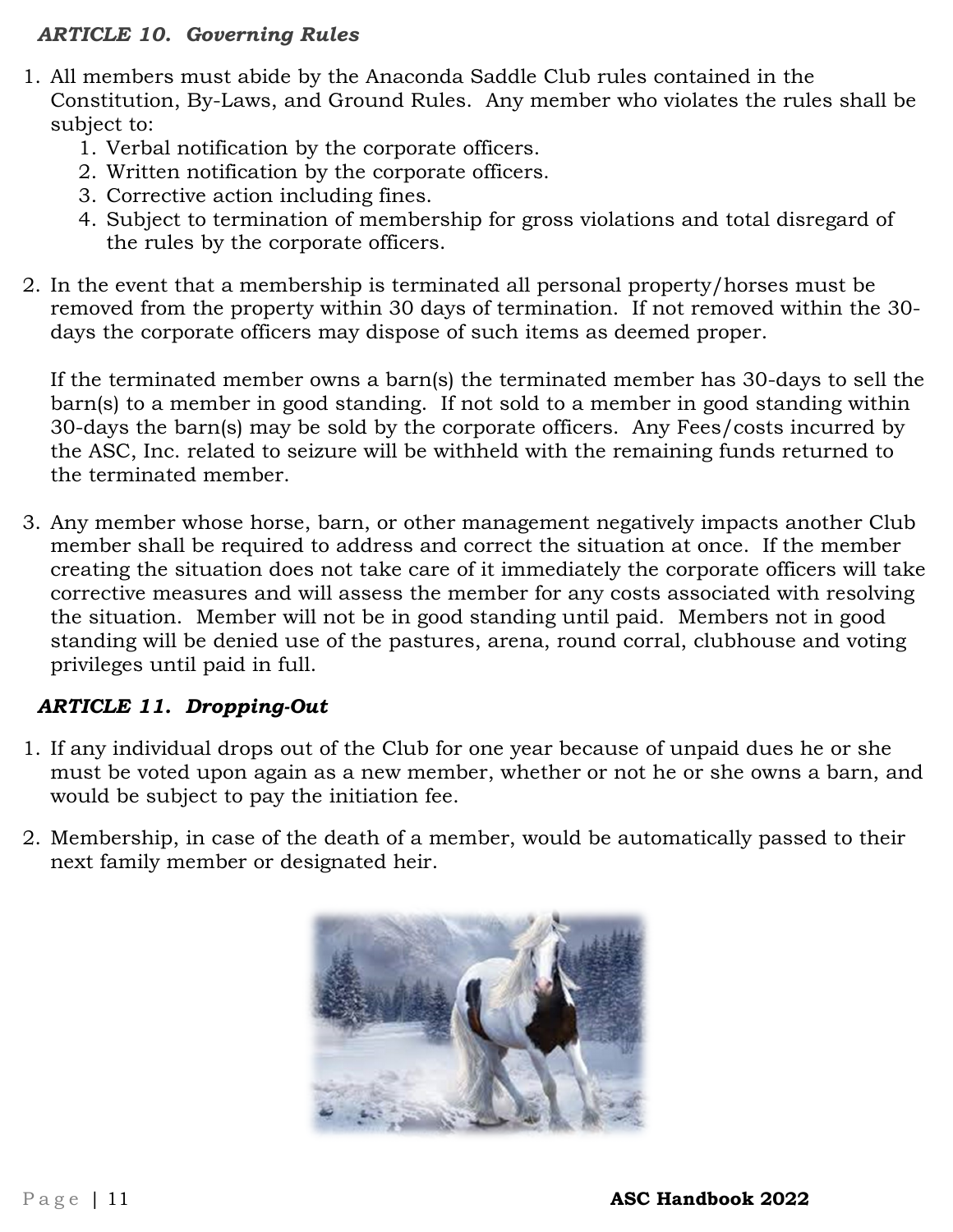#### **GROUND RULES of the ANACONDA SADDLE CLUB, INC.**

1. **Annual Vaccination and Parasite Control Policy:** All horses on Club property must have proof of annual vaccinations and at least quarterly de-worming, and be recorded with the Corporate Officers. Reporting procedures for all members' horses include, a **dated copy** of either a vet record or proof of purchase of vaccine and de-wormer, and must be provided by the member by June 1st of each year. Records may be mailed, brought to a meeting, or placed in the Vaccination Box at the clubhouse. A list of delinquent vaccinations/de-worming will be posted at the clubhouse. Corporate Officers will maintain a list of necessary vaccinations as recommended by local veterinarians. Any exceptions to the annual vaccination policy must be apporved by the Corporate Officers and may require a veterinarian's written order.

Members bringing "new" horses to the Club must provide proof of vaccination to the Corporate Officers prior to or upon entering the Club grounds, or the horse must be removed. Non-member horses being housed at the Club, by either a member or overnight/event, must have proof of vaccine upon entering the Club grounds.

- 2. **Quarantine and Visiting Horse Policy:** Members bringing a "New" horse(s) to the Club Property must be confined to the member's barn or designated area for 21 days (3 weeks) to prevent spread of possible contagious disease. Members "Returning" a horse(s) to Club property with current vaccinations and health record, and exhibiting no signs of contagious diesese may be returned without a quarantine period. Visiting horses, in order to prevent spread of contagious disease, should be free from obvious disease.
- 3. **Pasture Policy:** Pastures are intended for exercise only and are not considered adequate for nutritional care of horses; therefore, even when horses are turned out in Club pastures they still must be fed each day. Upper and lower pastures are used on an "even-odd" schedule; even days of the month are for geldings and odd days for mares. Months having 31 days allow mares an extra day. Upper and lower pastures will be closed from April 1st through June 1st of each year and at designated times when deemed appropriate by the corporate officers and or membership. The pasture rotation schedule will be posted on the bulletin board and pastures.

The small front pasture will be available to turn horse(s) out during cleaning and or repair of barns. There is a 2-hour time limit on the use of this pasture unless otherwise posted. Members using this pasture must be on the grounds and accessible. Other members wishing to share the small front pasture must ask permission of the member who is using it first before any additional horse(s) are turned out together. This pasture will remain open while the upper and lower pastures are closed and posted when it will be closed. Pastures are only to be used for *member* horses housed on the ASC grounds and then only *if compliant with the Annual Vaccination and Parasite Control*  **Policy.** Members bringing horses in for a day will be required to use the pens at the arena or another member's barn with their permission.

Pasture closures will be posted on the bulletin board, please check frequently for updates. All horses must be returned to their barns by dark.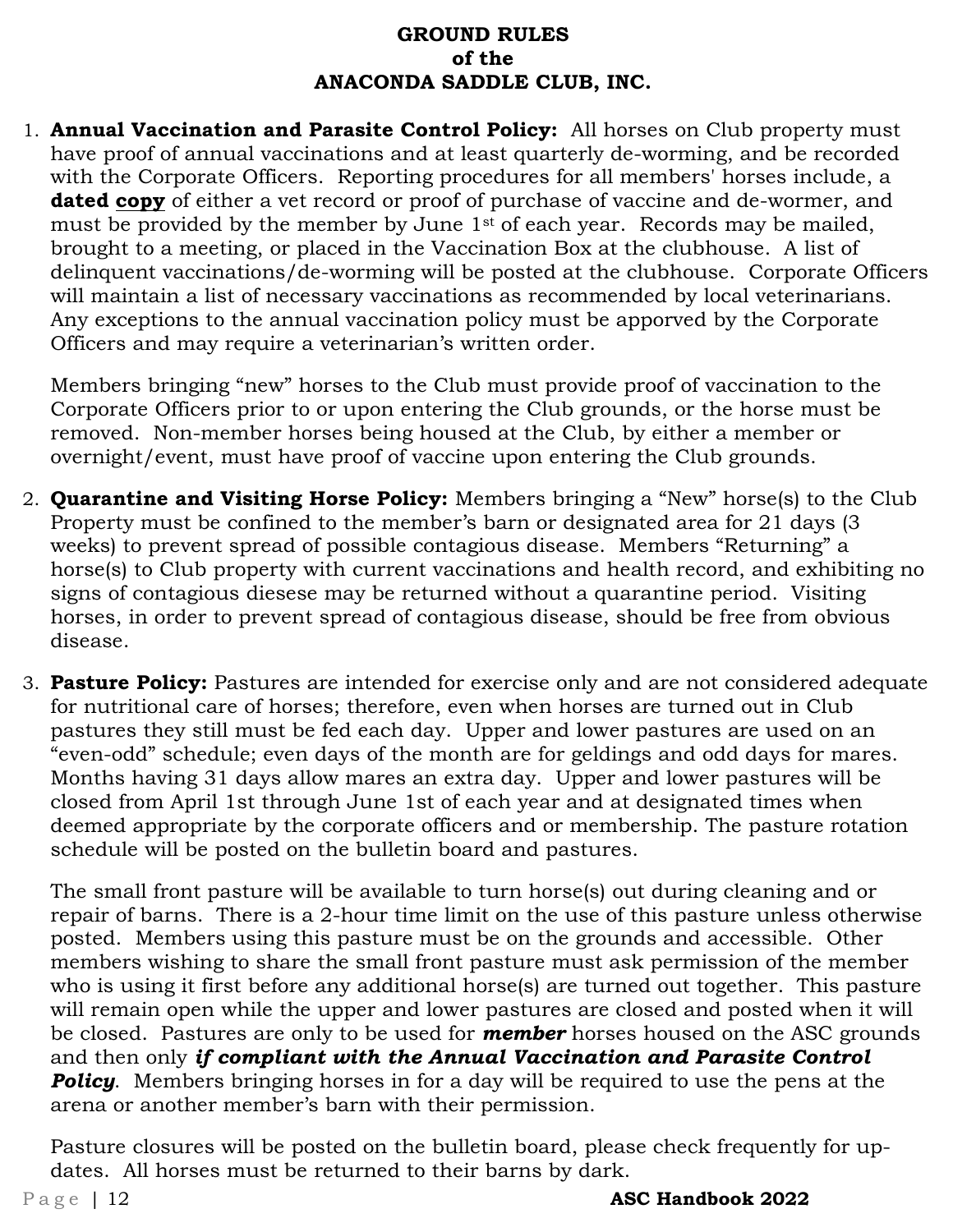- 4. **Canners and Trade Stock:** All canners and trade stock that enter the Club grounds must have a vet inspection, be vaccinated, and kept in the owner's barn while on Club property. Any horse not owned by a member that is in training or being housed by a member temporarily cannot be turned out in the pastures.
- 5. **Sick or Injured Horses:** Horses with any contagious disease, ill health, or injury will be kept in the owners barn or designated area until completely well.
- 6. **Sharp Shod Horses:** No horses that are sharp-shod will be turned loose on the Club grounds.
- 7. **Riding Horses on Club Property**: Horses are to be ridden at a walk in a quiet manner on the immediate Club grounds. This means from the south fence to the north barns and from the Clubhouse to the east fence below the blacksmith's shop. Riders under the age of 18 must wear a helmet unless a parent or guardian has signed and submitted a waiver to the corporate officers or event organizer.
- 8. **Horses Housed on Saddle Club Property**: Anyone keeping a horse at the Club must be a member. Members are required to give proper care, feed, water, and exercise to their horse(s). Any complaints or concerns about the health and/or care of any horse being housed on the ASC, Inc. grounds shall be reported to the corporate officers. The corporate officers will notify the member who is responsible for the health and/or care of the horse in question in writing. The member shall have 7 days to present a correction plan to the corporate officers. In the event the letter is not responded to, the correction plan cannot be agreed upon, or the correction plan is not followed officials/law enforcement will be notified by the ASC corporate officers. In the event the situation is not resolved to the satisfaction of the corporate officers the membership will be terminated.

When deemed appropriate by the membership at a regular meeting, the corporate officers shall have the authority to order a vet check for any horse housed on the ASC, Inc. grounds at the expense of the owner. Member will not be in good standing until paid. Members not in good standing will be denied use of the pastures, arena, round corral, clubhouse, and voting privileges until paid in full.

No more than two (2) horses per barn/pen. All horses are to be kept in barns at night.

- 9. **Taking Horses to and from Pastures**: All horses when put in pasture for the day must be led and in control, and returned the same way, and not let to run loose between fences at any time.
- 10. **Unattended Horses**: Horses are not to be left out of the owner's barn unattended at anytime unless they are turned out in the pastures.
- 11. **Care of Barns:** Barns and corrals must be kept clean at all times. Painting and maintenance of barns is required. The ASC, Inc. is listed on the "National Register of Historic Places;" thus, all barns new or remodeled must conform to the design and look of the existing barns. Each member is responsible for the maintenance of his or her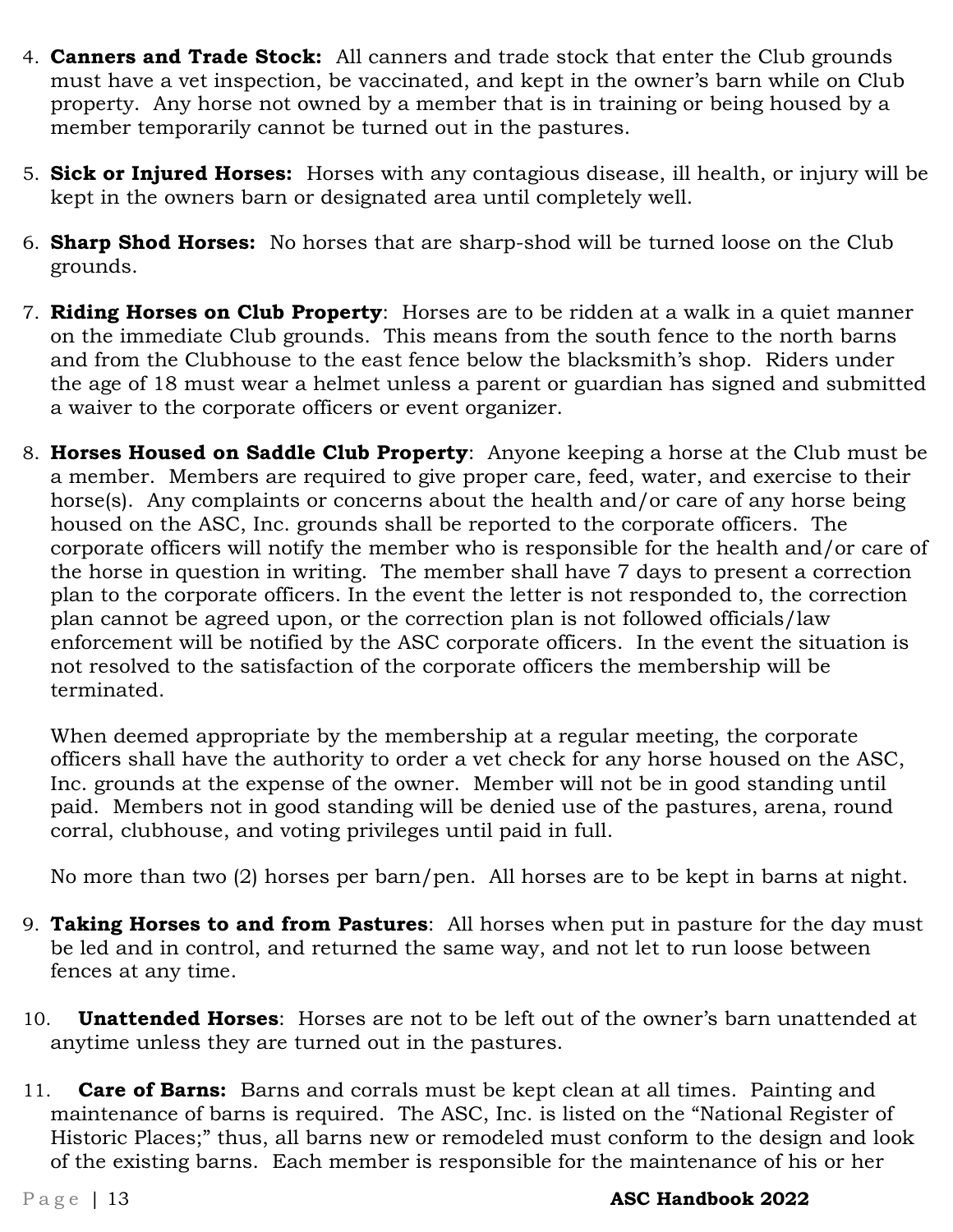barn/pen including water supply. Members will be notified in writing of any required maintenance. If not addressed in a timely fashion the corporate officers will take corrective measures and will assess the member for any costs associated with resolving the situation. Members will not be in good standing until paid. Members not in good standing will be denied the use of the pastures, arena, round corral, clubhouse, and voting privileges until paid in full.

Barns are not to be used as storage units and cannot contain any hazardous materials.

- 12. **Water Supply:** Water supply facilities will be kept in good condition and not allowed to run into your neighbors corral. If water is running into adjoining corrals, the member responsible must repair it at once. If the member creating the situation does not take care of it immediately the corporate officers will take corrective measures and will assess the member for any costs associated with resolving the situation. Members will not be in good standing until paid. Members not in good standing will be denied the use of the pastures, arena, round corral, clubhouse, and voting privileges until paid in full.
- 13. **Disposing of Manure and or Straw:** When disposing of manure and or straw, it is to be hauled to the lower pasture and dumped in a designated area. No trash including twine is to be dumped with manure and straw. Should it become necessary to scatter manure to restore grass in certain areas members will be notified of such.

Any member caught dumping trash, twine, or any other objects that can cause injuries to horses will be responsible and can be subject to loss of pasture use and/or membership. Members are responsible for hauling any trash too large for the dumpster to the landfill.

- 14. **Smoking:** Smoking around barns is prohibited. No burning of any kind is allowed around barns.
- 15. **Use of Club Property:** Any person or persons using the Saddle Club grounds must be a member. Exceptions include occasional guests and people coming for specific activities and events. However, any non-member using Anaconda Saddle Club property must sign a liability release form and file it with the Club secretary.
- 16. **Round Pen:** Use of the round pen shall be limited to 45 minutes per session.
- 17. **Stallions:** Stallions over 15 months or younger displaying stallion actions must be kept in a pen capable of safely containing the horse. Adjacent barn owners shall be notified before a stallion comes onto Club grounds and agree to the construction of any such stallion pen. The Club will not be used as a breeding facility, therefore, breeding of outside mares will not be allowed.
- 18. **Clubhouse Policy:** Any member using the clubhouse is responsible for its care and condition. The clubhouse will be left clean and locked. Children under the age of eighteen (18) must be accompanied by an adult while in the clubhouse.